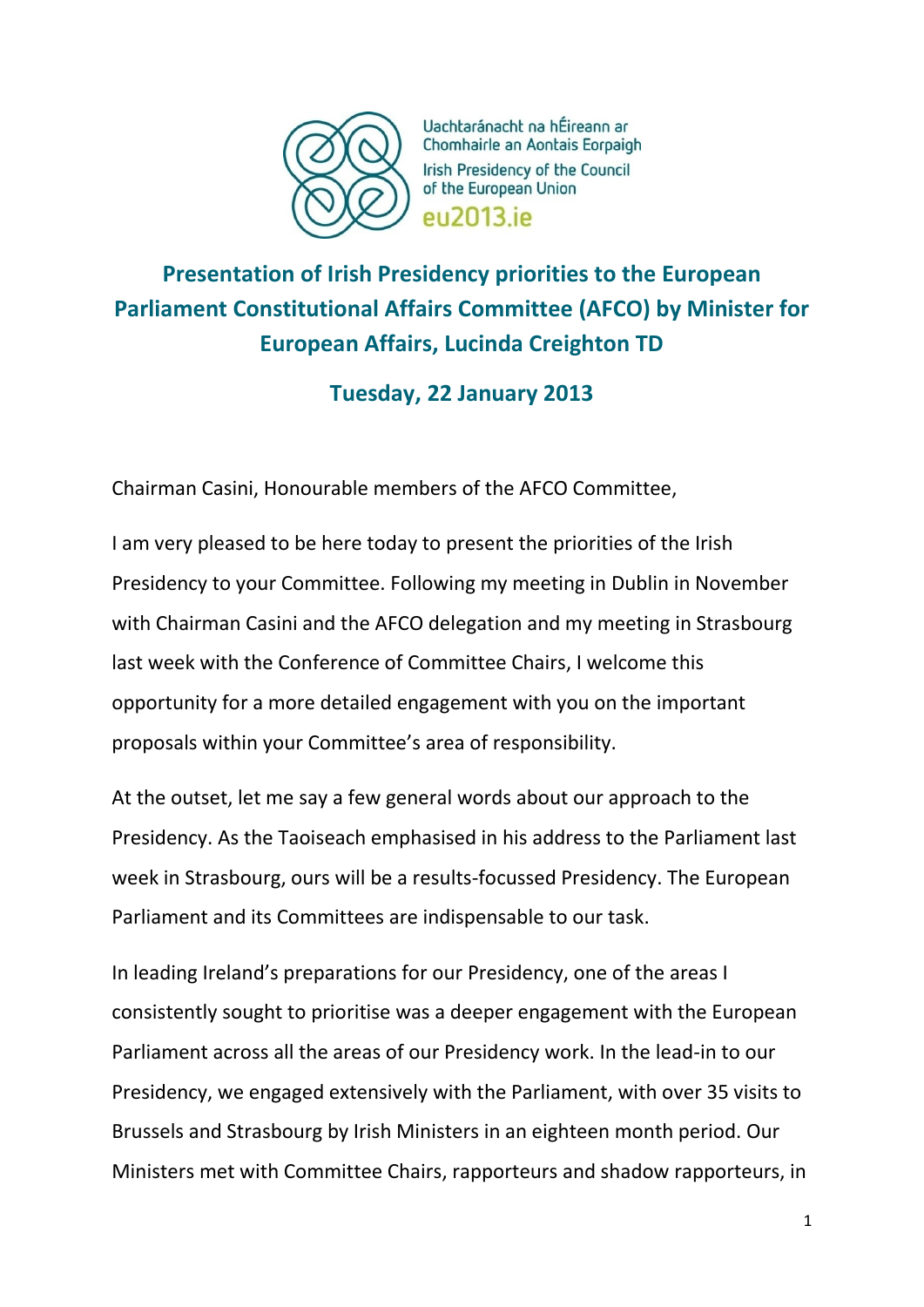order to build familiarity with the Parliament's perspectives and so as to be ready to work effectively with you from day one of our Presidency. Our engagements in Dublin – with President Schulz in October, with the main political groups and the Conference of Presidents in November, and with a number of Committees, including this Committee, – were both valuable and enjoyable, and further enhanced our understanding of the key issues from the Parliament's perspective.

Even as the detailed work of our Presidency has now commenced in earnest, this week marks the end of the launch phase of the Presidency. All of our Ministers will engage with Committees in an intensive series of meetings today and tomorrow. We have had many useful discussions over the past number of weeks – with President Van Rompuy, President Barroso and the College of Commissioners in Dublin – and with President Schulz, political group leaders and MEPs in Strasbourg.

Our dialogue has been invaluable. It has allowed us to understand and appreciate each other's positions. Of course, this dialogue will continue throughout our six months. So let me emphasise - I am here today not only to answer your questions – I am also seeking your views, your ideas and your perspectives. A dialogue with you is particularly important given the complex work which the AFCO Committee is entrusted with.

Before I address specific dossiers, I'd like to place the work which is ahead of us in context. Our Union is in the midst of possibly its most challenging period. Many citizens doubt our ability to deal effectively with the economic crisis and many question the democratic legitimacy of decisions taken.

2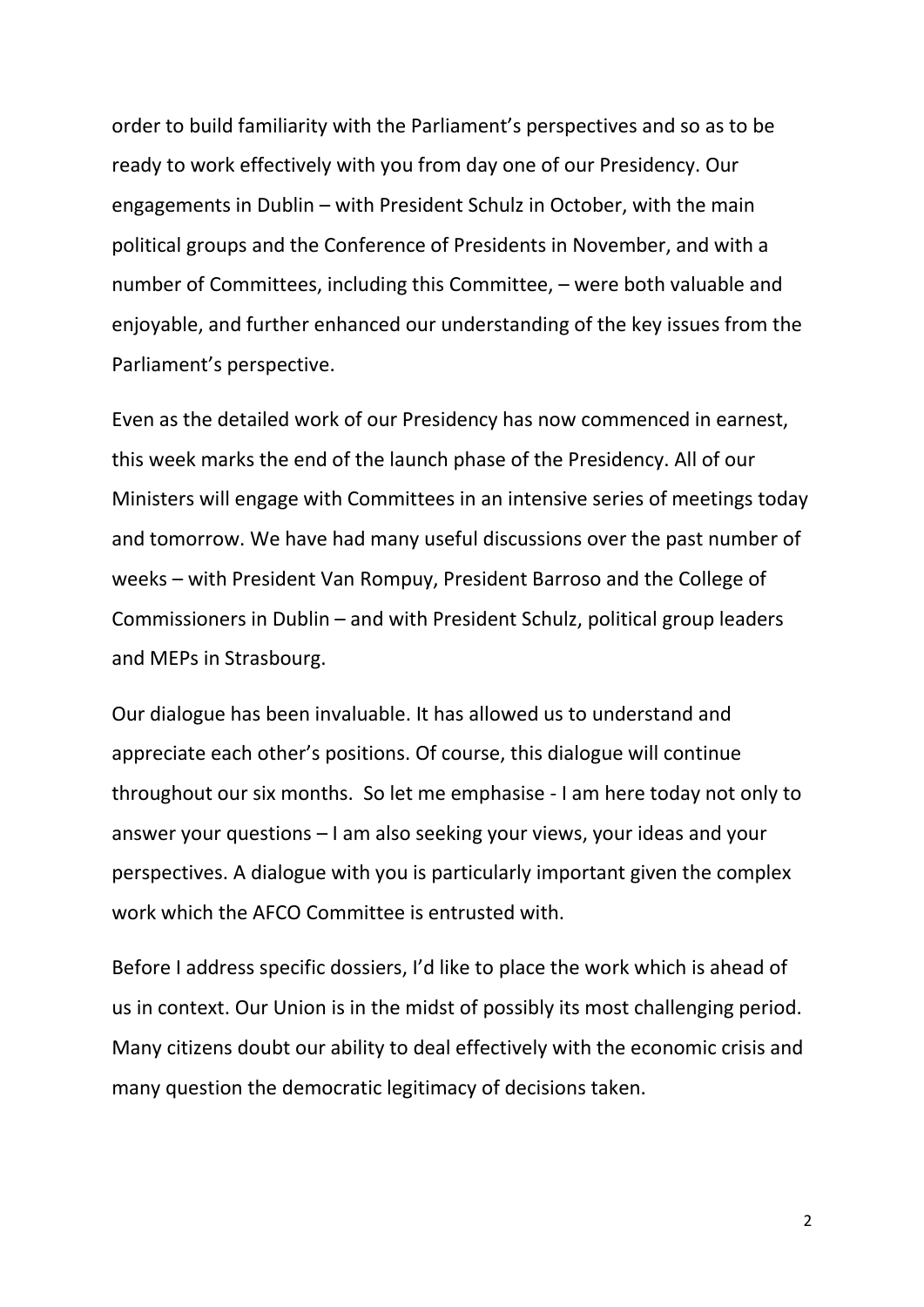In framing our Presidency priorities, we were very conscious of these challenges. Across each Council formation, we sought to identify those proposals which could best deliver the three things which Europe's citizens need and demand - stability, jobs and growth.

This means working hard to deliver on Banking Union and the European Semester process, prioritising the Single Market and the Digital Single Market. It means tacking youth unemployment through targeted measures, prioritising research and innovation, promoting cohesion and increasing trade with key partners. It also means securing agreement with the Parliament on the Multiannual Financial Framework in order to deliver on the Union's objectives to 2020.

Ireland's Presidency priorities must be underpinned not only by an agreement in the immediate term on adequate funding, but also by effective governance arrangements – founded on democratic principles - over the longer-term. For my own part, I hosted an **informal meeting of Ministers and State Secretaries for European Affairs** in Dublin yesterday.

I was very pleased to have the participation of members of this Committee - Mr Verhofstadt and Mr Gaultieri, along with Mr Brok - in the discussions. We had a lively and interesting exchange of views on the topic of **"Strengthening Democratic Legitimacy and Accountability"** with the participation of representatives of the Irish Parliament.

It was clear from our discussions that there is consensus that national parliaments and the European Parliament must play a key role. In this regard, I am very aware of the work of this Committee on "Multi-tier Governance" which I am sure will be a valuable contribution to the evolving dialogue.

3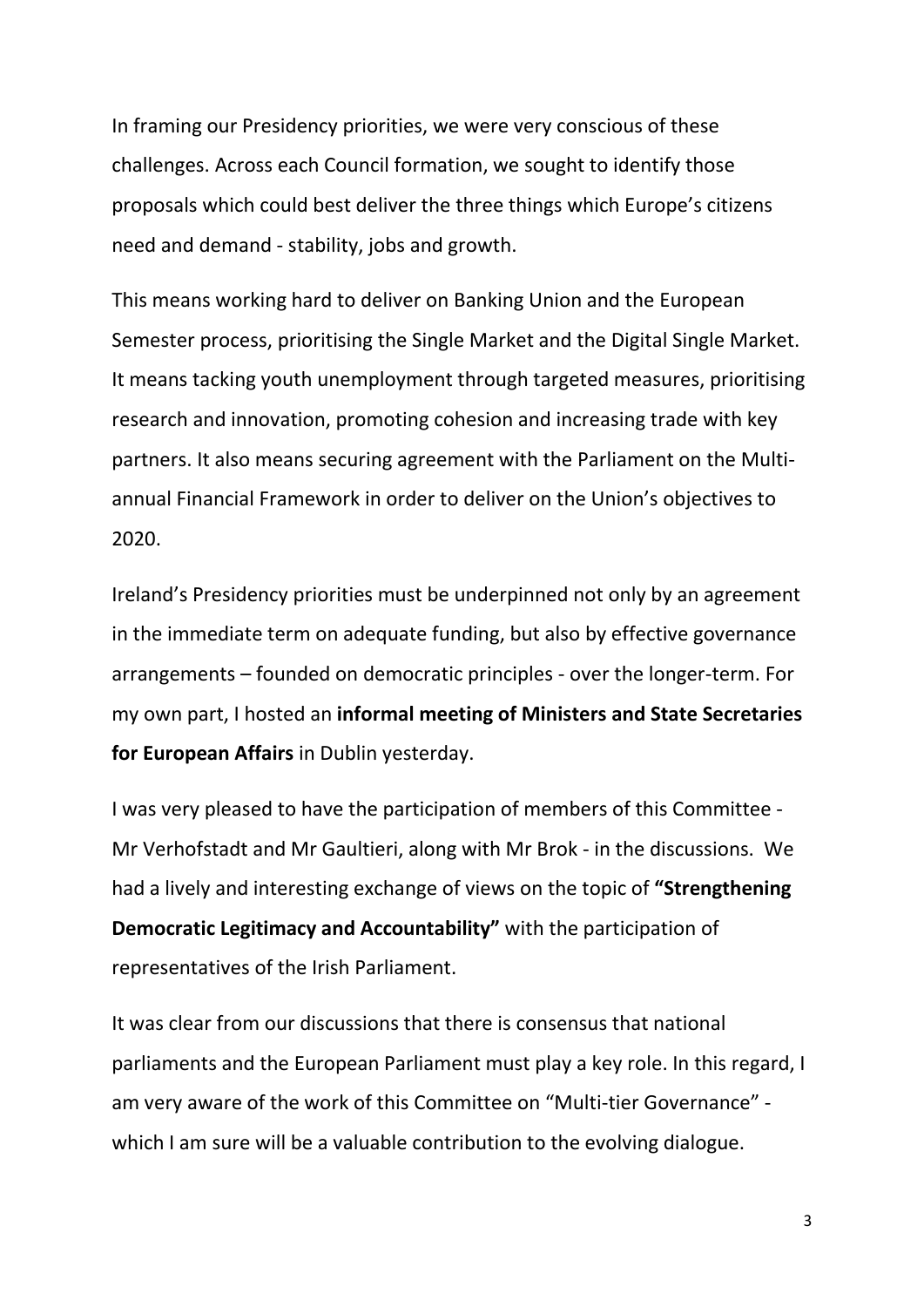Of course the European Parliament will hold its own dialogue with national parliaments in Brussels next week on the particular challenges of the European semester. And I know that the COSAC Chairs will also discuss the future of EMU with Commissioner Sefcovic at the end of this month. These are important debates and the Irish Presidency will closely follow their outcome.

Ultimately the challenge is to ensure that the respective roles of the European Parliament and national parliaments amount to a system of accountability which is comprehensive and effective and – equally importantly – which is seen to be so by citizens.

This will not be an easy task. Engaging citizens is an ongoing challenge, particularly when we have complex proposals on the future governance of Europe which foresee possible Treaty change. We must meet this challenge head-on. As the elected representatives of citizens, MEPs and national parliamentarians clearly have a significant part to play. I also welcome Commissioner Reding's Citizen's Dialogue Initiative which I was pleased to be part of recently in Dublin.

The Committee may be interested to hear that the Irish people are keeping faith with the EU. In a survey conducted in early January (by European Movement Ireland / Red C),

- 85% of those polled believe that Ireland should remain as part of the EU and
- 83% believe that, on balance, Ireland has benefitted from the EU.

These are very encouraging figures but we cannot be complacent. From Ireland's experience of referenda on Treaty change, we especially know that serving the interests of citizens must always be uppermost in our minds when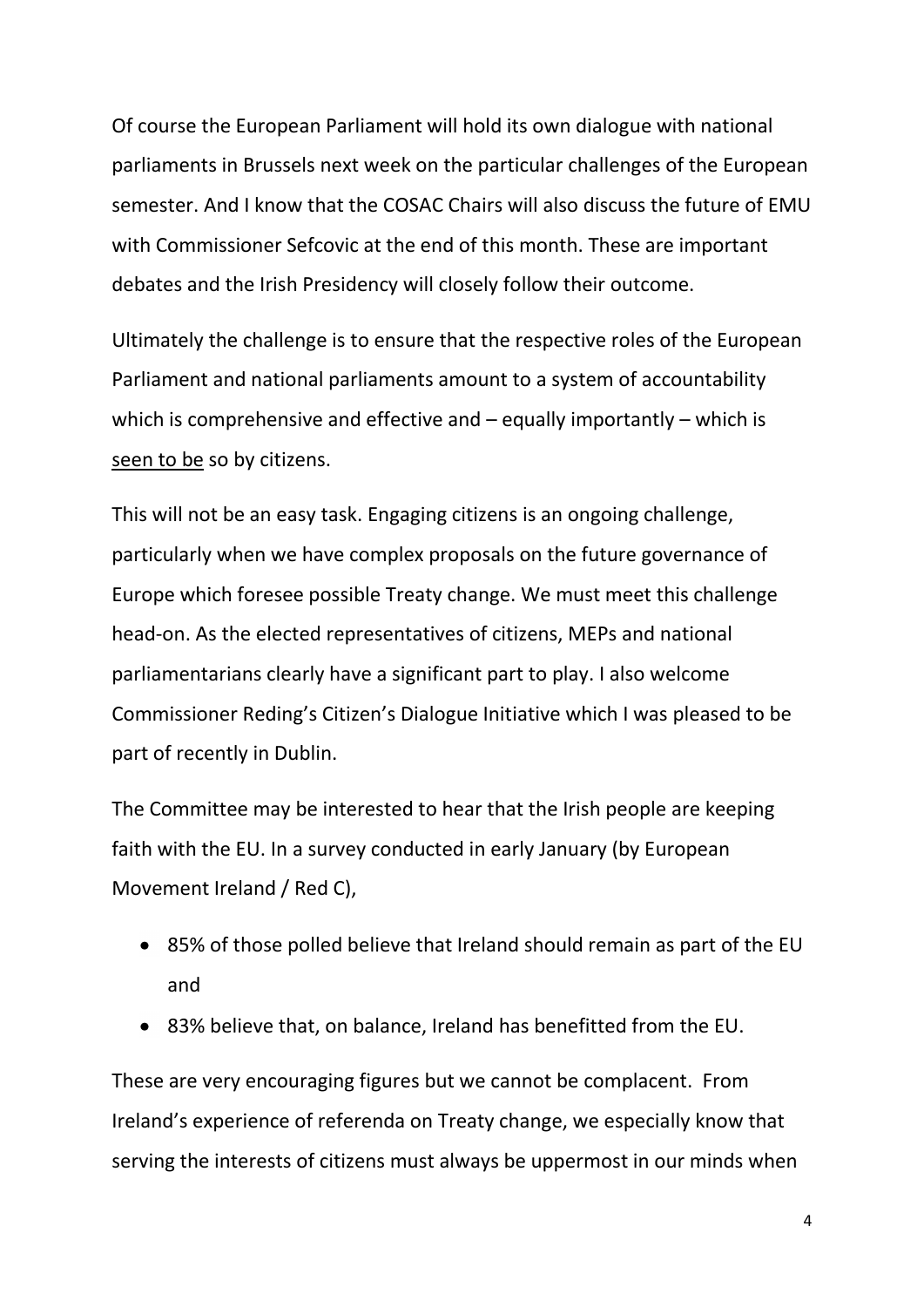we embark on institutional change. This is a concern which we share with you as members of the European Parliament.

I'd now like to move to the specific dossiers which we will be working on with you over the coming months.

First and foremost among them is the proposal on the **statute and funding of political parties.**

At this time of great change and challenge for the Union;

At this time of closer financial and economic integration for the Union,

it is more crucial than ever that our citizens feel involved and become more engaged on EU issues. I believe that the European political parties have an important role to play in this area. As such, I welcome the proposal on the statute and funding of European political parties with the aim of supporting a stronger and more vibrant political space at European level.

Building on the good work of the Cyprus Presidency, we are ambitious for progress on this file during our Presidency and very conscious of the value of having the new arrangements in place in time for the next European elections. I am fully aware of the work here in the AFCO Committee, and have already been briefed on your most recent discussions yesterday. I look forward to working with the **Rapporteur Madame Giannakou**, the shadow rapporteurs, and **Mr Guerro Salom** as the rapporteur on the AFCO Committee opinion on the amendments to the financial regulation.

Perhaps it would be helpful if I set out in more detail how we plan to handle this proposal under the Irish Presidency. Our aim is to secure a clear Council negotiating mandate in the first half of our Presidency so that we can then

5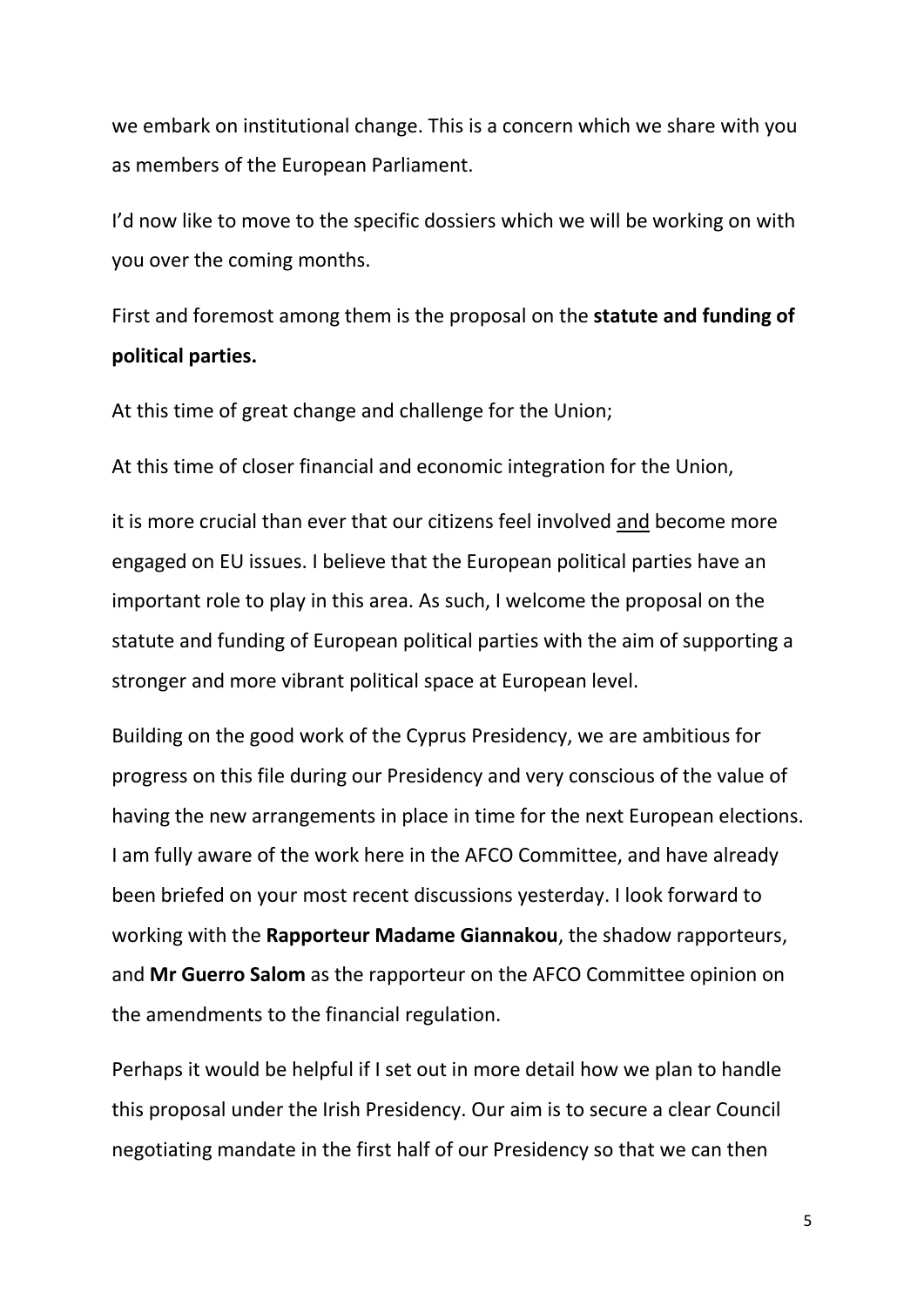move quickly to undertake substantive negotiations with the Parliament. I am pleased to report that detailed discussions have already begun in the working group.

The meeting just before Christmas of Minister Mavroyiannis, Commissioner Sefcovic and Madame Giannakou and Mr Guerrero Salom, from the Parliament, was a fruitful one. It was particularly useful as an opportunity for the three Institutions to set out their initial thinking and perspectives. As I am sure you will be aware from these discussions, there are a number of areas of substantial concern in Council including –

- $\circ$  the potential implications for national law;
- o some concerns about the role of the EP in the process of registration verification
- o and the budgetary implications and new funding provisions of the proposal.

These will require careful consideration and a constructive and pragmatic approach from all sides.

Despite the challenges, I can assure you of the very full engagement of the Member States on this proposal and, indeed, of national parliaments. I am optimistic that very real progress can be made under the Irish Presidency.

A second significant proposal is the ongoing work on **European Parliament Committees of Inquiry.** The Council fully respects the Parliament's right to establish Committees of Inquiry, as well as the Parliament's right to propose the detailed provisions governing the Committees of Inquiry in full accordance with A226 of the Treaties.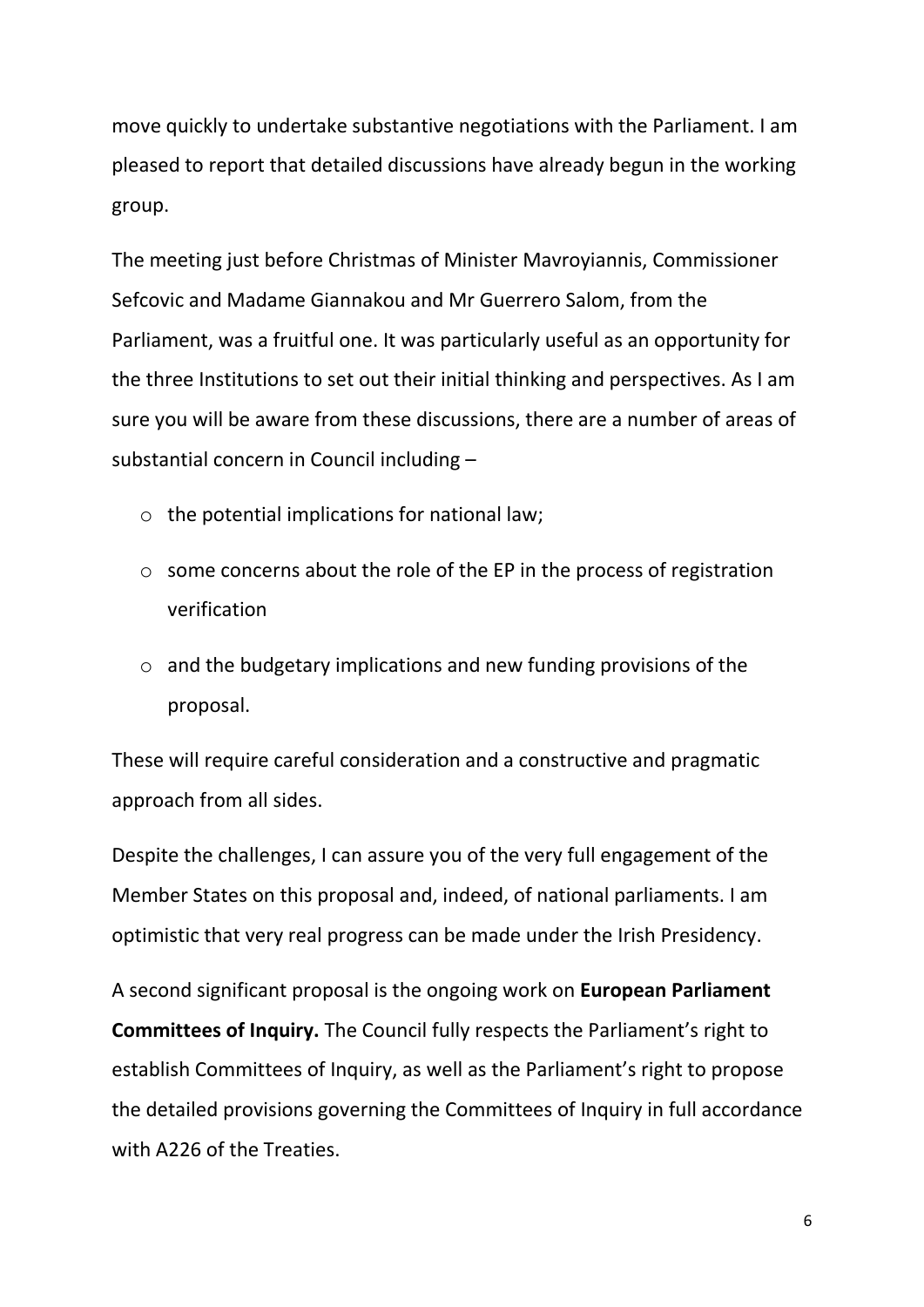However, as you are aware, as far back as the Danish Presidency, the Council outlined its concerns regarding aspects of the proposal in the Martin Report including on

- o investigative means,
- o on the spot investigations;
- o access to documents,
- o hearings of Member States and
- o EU staff and sanctions.

We hope it will be possible for the Parliament to work with us to address the issues identified in the Coreper mandate as problematic for the Member States. We welcome the fact that it was possible for discussions on this file to resume towards the end of the Cyprus Presidency. I am aware that there are useful discussions ongoing at technical level and I look forward to steady progress on this file.

Let me turn briefly to two issues linked to the next EP elections.

Firstly, the **date of the 2014 elections**. We have noted carefully the Parliament's resolution setting out its preference for an election date in May rather than June. The Irish Presidency has set out a clear timeline for this work with a view to getting a consensus in Council in good time to allow for consultation of the EP and for the formal decision to be taken under the Irish Presidency.

Secondly, I am aware that AFCO is now preparing a report on the **redistribution of seats to take account of the accession of Croatia** while remaining within the limit of 751 MEPs set down by the Treaty.